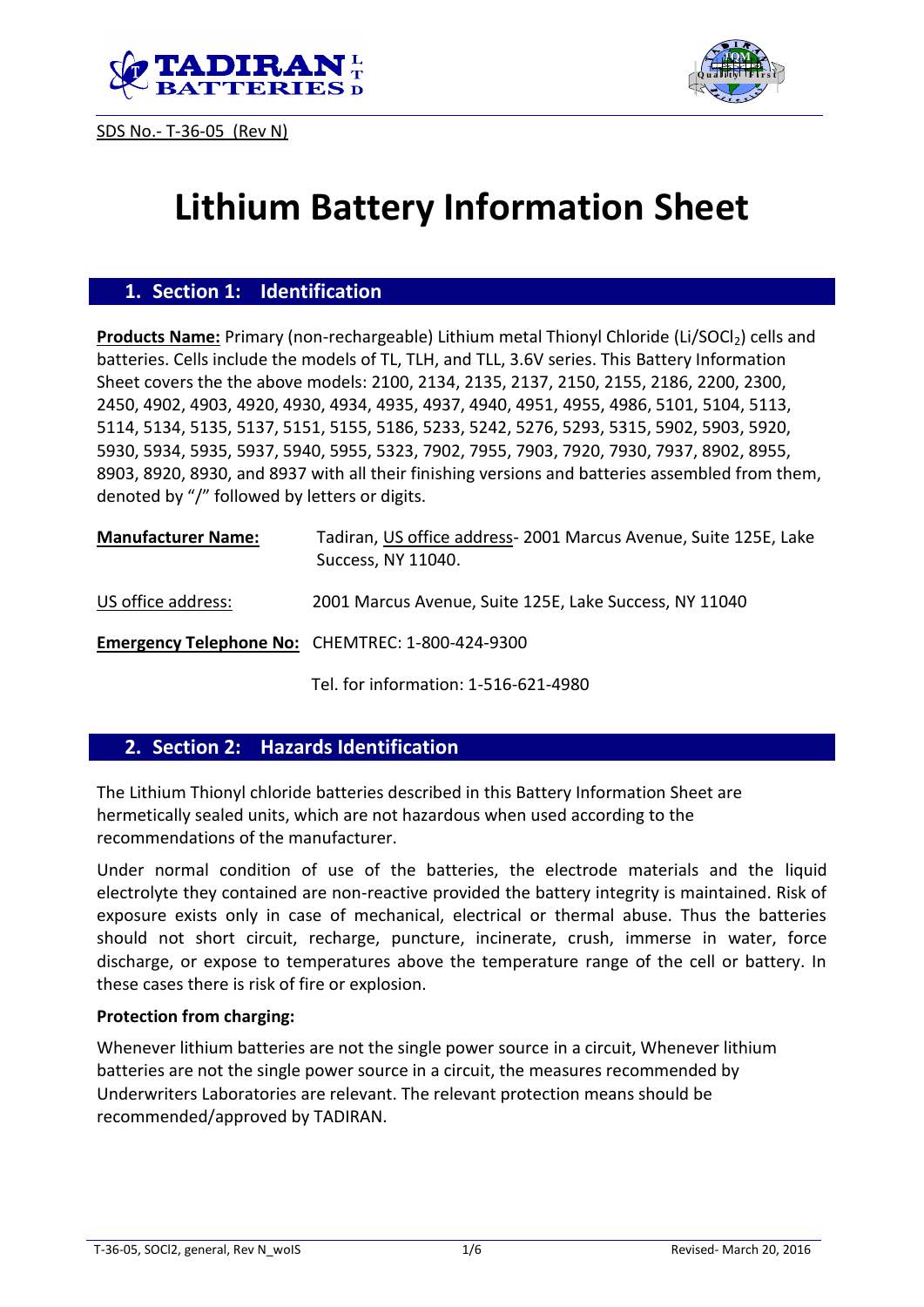



# **3. Section 3: Composition/Information on Ingredients**

| Component                              | <b>CAS Number</b> | %       | <b>ACGIH (TLV)*</b>        |
|----------------------------------------|-------------------|---------|----------------------------|
|                                        |                   |         |                            |
| Lithium Metal (Li)                     | 7439-93-2         | $<$ 5%  | Not Established            |
| Thionyl Chloride (SOCl2)               | 7719-09-7         | $<$ 47% | $0.2$ ppm                  |
| Carbon (C)                             | 7440-44-0         | $<6\%$  | $3.5 \text{ mg/m}$         |
| Aluminum Chloride (AlCl <sub>3</sub> ) | 7446-70-0         | $<$ 5%  | 2 mg/m3 (Al salt, soluble) |
| Lithium Chloride (LiCl)                | 7447-41-8         | $<$ 2%  | Not Established            |
| Glass                                  |                   | $< 1\%$ | Not Established            |
| <b>PVC</b>                             | 9002-86-2         | $< 1\%$ | Not Established            |
| <b>PTFE</b>                            | $9002 - 84 - 0$   | $<$ 1%  | Not Established            |
| Steel, nickel, and inert components    |                   | balance |                            |

*\* TLV- Threshold Limit Value is personal exposure limits determined by ACGIH (American Council of Governmental Industrial Hygienists).*

*IMPORTANT NOTE: The above levels are not anticipated under normal use conditions.*

## **4. Section 4: First aid measures**

In case of battery rupture, explosion, or major leakage, evacuate personnel from contaminated area and provide good ventilation to clear out corrosive fumes, gases or the pungent odor. Seek immediate medical attention.

**Eyes** - First rinse with plenty of water for 15 minutes (remove contact lenses if easily possible), and then seek medical attention.

**Skin** - Remove contaminated clothes and rinse skin with plenty of water or shower for 15 min. Refer to medical attention.

**Inhalation** - Remove to fresh air, rest, and half-upright position, use artificial respiration if needed, and refer to medical attention.

**Ingestion** - rinse mouth, DO NOT induce vomiting, give plenty of water to drink, and refer to medical attention.

|                                | 5. Section 5: Fire - fighting measures |              |    |  |
|--------------------------------|----------------------------------------|--------------|----|--|
| <b>FLASH POINT:</b>            | ΝA                                     | LOWER (LEL): | ΝA |  |
| <b>FLAMMABLE LIMIT IN AIR:</b> | ΝA                                     | UPPER (LEL): | ΝA |  |

#### **EXTINGUISHING MEDIA:**

1. Lith- X (Class D extinguishing media) is the **only** effective on fires involving a few lithium batteries. If the cells are directly involved in a fire **DO NOT USE:** WATER, SAND, CO<sub>2</sub>, HALON, and DRY POWDER OR SODA ASH EXTINGUISHERS.

2. If the fire is in adjacent area and the cells that are either packed in their original containers or unpacked, the fire can be fought based on fueling material, e.g., paper and plastic products. In these cases the use of copious amounts of **cold** water is effective extinguishing media. Storage area may also employ sprinkler system with cold water.

#### **AUTO-IGNITION:** NA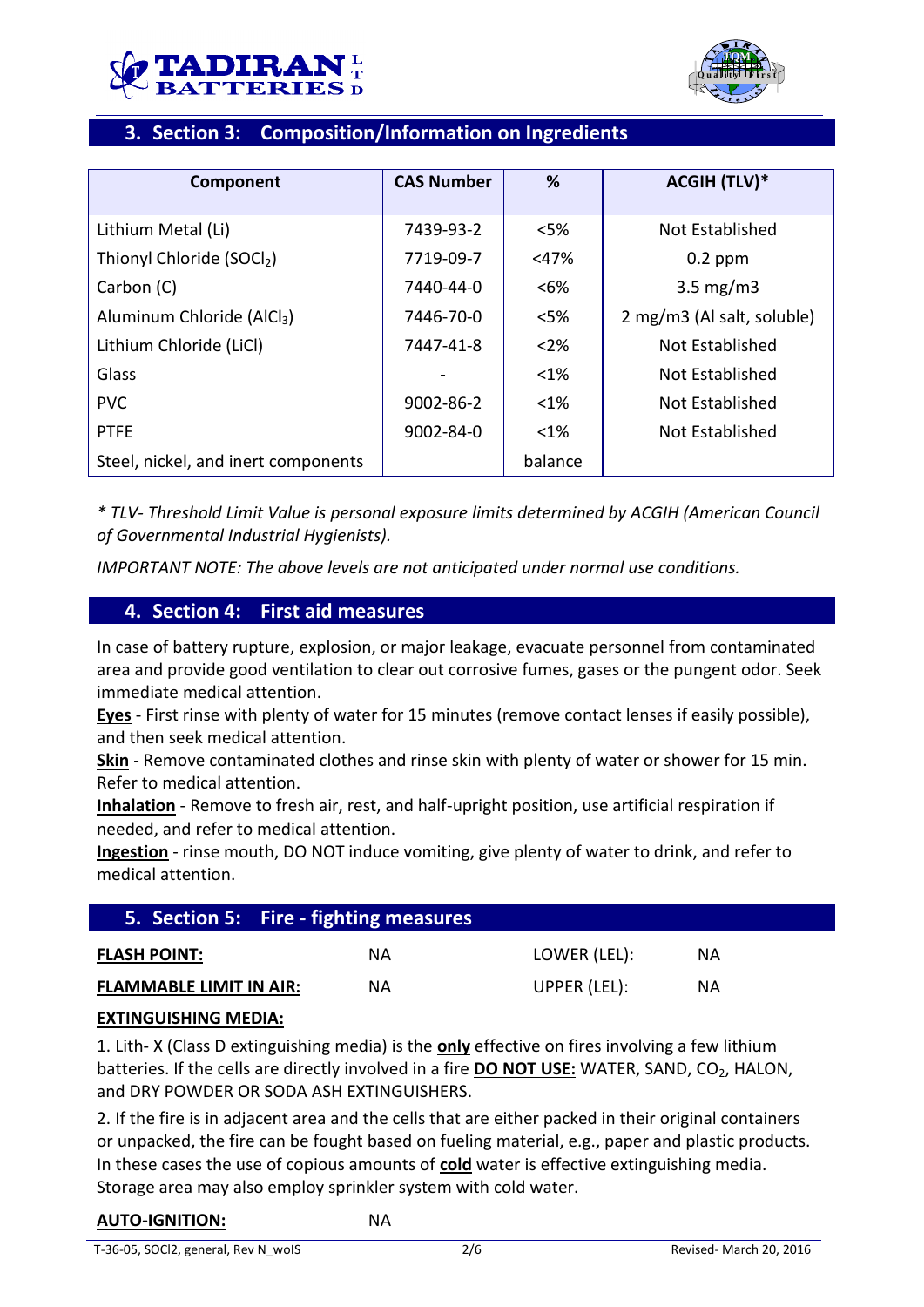



**SPECIAL FIRE FIGHTING PROCEDURES:** Wear self-contained breathing apparatus to avoid breathing of irritant fumes (NIOSH approved SCBA & full protective equipment). Wear protective clothing and equipment to prevent body contact with electrolyte solution.

Fire may be fought, but only from safe fire-fighting distance. Evacuate all persons from immediate area of fire.

**UNUSUAL EXPLOSION AND FIRE EXPLOSION:** Battery may explode when subject to: excessive heat (above 150°C), recharged, over-discharged (discharge below 0V), punctured and crushed. During thermal decomposition generation of chlorine ( $Cl<sub>2</sub>$ ), hydrogen chloride (HCl), and sulfur dioxide  $(SO<sub>2</sub>)$  can be formed.

## **6. Section 6: Accidental release measures**

**PROCEDURES TO CONTAIN AND CLEAN UP LEAKS OR SPILLS**: The material contained within the battery would only be released under abusive conditions.

In the event of battery rapture and leakage: contain the spill while wearing proper protective clothing and ventilate the area. Then, cover with sodium carbonate (Na<sub>2</sub>CO<sub>3</sub>) or 1:1 mixture of soda ash and slaked lime. Keep away from water, rain, and snow. Placed in approved container (after cooling if necessary) and disposed according to the local regulations.

NEUTRALIZING AGENTS: Sodium carbonate (Na<sub>2</sub>CO<sub>3</sub>) or 1:1 mixture of soda ash and slaked lime.

WASTE DISPOSAL METHOD: Product decomposed by water must be neutralized. if sufficiently diluted, it may be added to waste water if it is sufficiently diluted.

PRECAUTIONS IN HANDLING AND STORAGE: avoid short-circuiting, over-charging and heating to high temperatures. Store the batteries in dry and cool area and keep container dry and tightly closed in well-ventilated area. Store cells away from food and drink.

OTHER PRECAUTIONS; Never attempt to disassemble, machine, or otherwise modify batteries or injury may result.

## **7. Section 7: Handling and Storage**

The batteries should not be opened, destroyed or incinerate, since they may leak or rupture and release to the environment the ingredients that they normally contained in the hermetically sealed container.

**HANDLING-** Do not short circuit terminals, or expose to temperatures above the temperature rating of the battery, over charge the battery, forced over-discharge (voltage below 0.0V), throw to fire.

Do not crush or puncture the battery, or immerse in liquids.

**STORAGE-** is preferably done in cool (below 30<sup>o</sup>C), dry and ventilated area, which is subject to little temperature change.

Do not place the battery near heating equipment, nor expose to direct sunlight for long periods. Elevated temperatures can result in shortened battery life and degrade performance.

Keep batteries in original packaging until use and do not jumble them.

Do not store batteries in high humidity environment for long periods.

**OTHER-** cells and batteries are not rechargeable batteries and should not be charged.

Applying pressure and deforming the battery may lead to disassembly followed by eye skin and throat irritation.

Follow manufacturer recommendations regarding maximum recommended current and operating temperature range.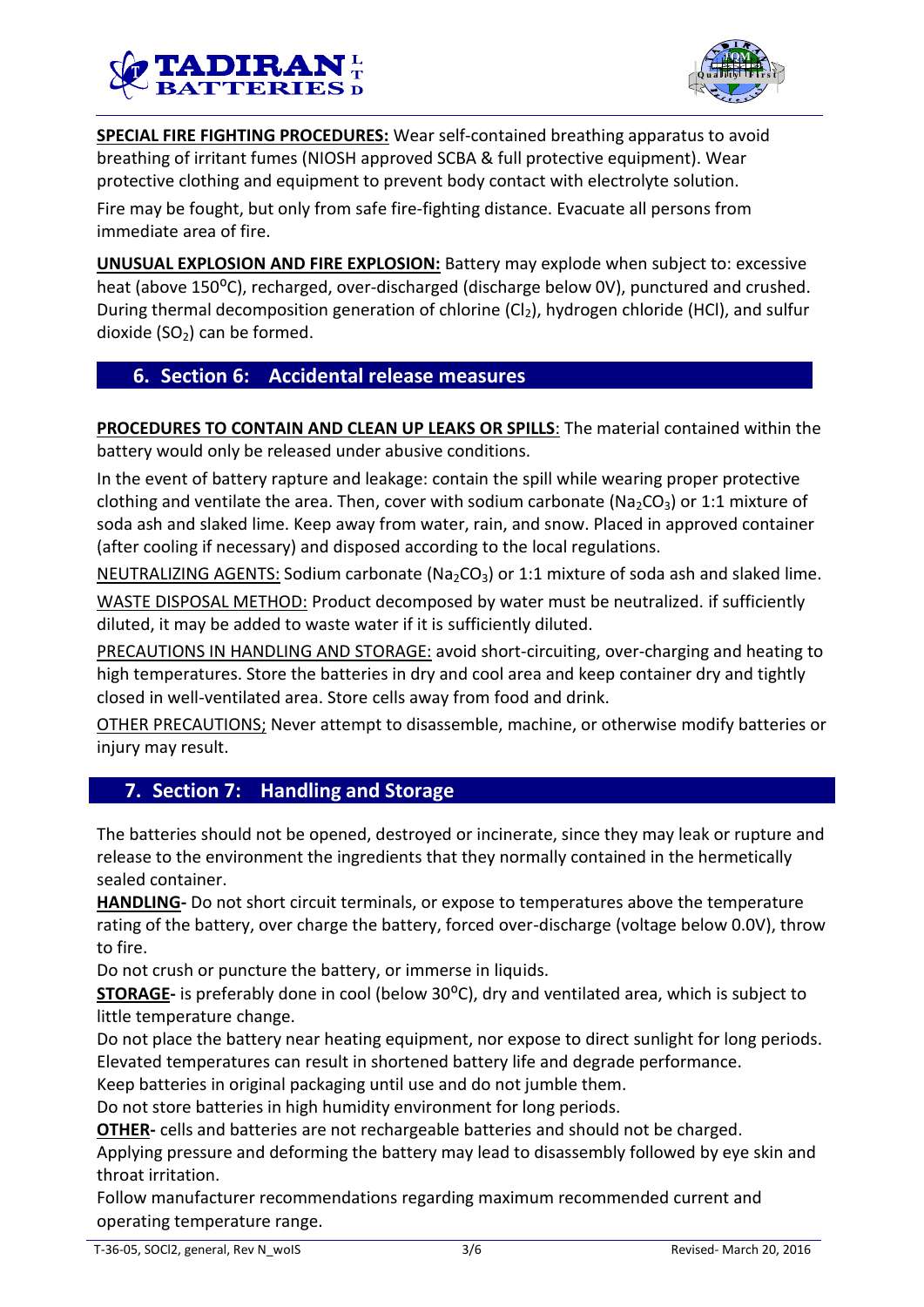



# **8. Section 8: Exposure controls / personal protection**

GENERAL- The following safety measures are not necessary in normal use. They need only be applied if there is a risk that, in use or handling, the recommendations, as outlined in Section 3, have not been followed.

RESPIRATORY PROTECTION: In case of abuse or leak of liquid or fumes, use NIOSH approved Acid Gas Filter Mask or Self-Contained Breathing Apparatus.

VENTILATION: In case of abuse, use adequate mechanical ventilation (local exhaust) for battery that vents gas or fumes.

PROTECTIVE GLOVES: In case of spill use PVC or Nitrile gloves of 15 mils (0.015 inch) or thicker. EYE PROTECTION: Use ANSI approved chemical worker safety goggles or face shield.

OTHER PROTECTIVE EQUIPMENT: In case needed, chemical resistance clothing is recommended along with eye wash station and safety shower should be available meeting ANSI design criteria. WORK HYGIENIC PRACTICES: Use good hygiene practice. Wash hands after use and before drinking, eating or smoking. Launder contaminated cloth before reuse.

SUPPLEMENTARY SAFETY AND HEALTH DATA: If the battery is broken or leaked the main hazard is the electrolyte. The electrolyte is mainly solution of Lithium chloride (LiCl), and aluminum chloride (AlCl<sub>3</sub>) in Thionyl chloride (SOCl<sub>2</sub>).

Fires may be fought but only from safe fire fighting distance, evacuate all persons from immediate area of fire. Prevent heating of the battery, charging the battery, discharge to predetermined limit, do not crush, disassemble, incinerate or short circuit.

## **9. Section 9: Physical and chemical properties**

| Boiling point (760 mm Hg)          | NA, unless individual components exposed     |
|------------------------------------|----------------------------------------------|
| Vapor Pressure (mm Hg, 25°C)       | NA, unless individual components exposed     |
| Vapor Density (air=1)              | NA, unless individual components exposed     |
| Density (gr/cc)                    | $>1$ gr/cc                                   |
| Volatile by Volume (%)             | <b>NA</b>                                    |
| Evaporation Rate (butyl acetate=1) | NA, unless individual components exposed     |
| <b>Physical State</b>              | Solid                                        |
| Solubility in Water (% by weight)  | NA, unless individual components exposed     |
| PH                                 | NA, unless individual components exposed     |
| Appearance                         | Geometric Solid Object                       |
| Odor                               | If leaking, gives off pungent corrosive odor |

## **10. Section 10: Stability and reactivity**

| STABLE OR NOT STABLE                | Stable       |                                                                                                                               |                                                                                                            |
|-------------------------------------|--------------|-------------------------------------------------------------------------------------------------------------------------------|------------------------------------------------------------------------------------------------------------|
| INCOMPATIBILITY (MATERIAL TO AVOID) |              |                                                                                                                               | Strong mineral acids, water and alkali solutions.                                                          |
| <b>HAZARDOUS</b>                    |              |                                                                                                                               | 1. Reaction of lithium with water: Hydrogen $(H_2)$ , Lithium hydroxide (LiOH).                            |
| <b>DECOMPOSITION</b>                |              |                                                                                                                               | 2. Thermal decomposition over $150^{\circ}$ C: Sulfur oxides, (SO <sub>2</sub> , SO <sub>3</sub> ), Sulfur |
| <b>PRODUCTS</b>                     |              | chlorides (SCl <sub>2</sub> , S <sub>2</sub> Cl <sub>2</sub> ), Chlorine (Cl <sub>2</sub> ), Lithium oxide, Li <sub>2</sub> O |                                                                                                            |
|                                     |              | 3. Electrolyte with water: Hydrogen Chloride (HCl) and $SO2$                                                                  |                                                                                                            |
| DECOMPOSITION TEMPERATURE (°F)      | <b>NA</b>    |                                                                                                                               |                                                                                                            |
| HAZARDOUS POLYMERIZATION:           |              | May Occur Will Not Occur X                                                                                                    |                                                                                                            |
| <b>CONDITIONS TO AVOID</b>          |              |                                                                                                                               | Avoid mechanical abuse and electrical abuse such as short-                                                 |
|                                     |              |                                                                                                                               | circuiting, overcharge, over-discharge, (voltage reversal)                                                 |
|                                     | and heating. |                                                                                                                               |                                                                                                            |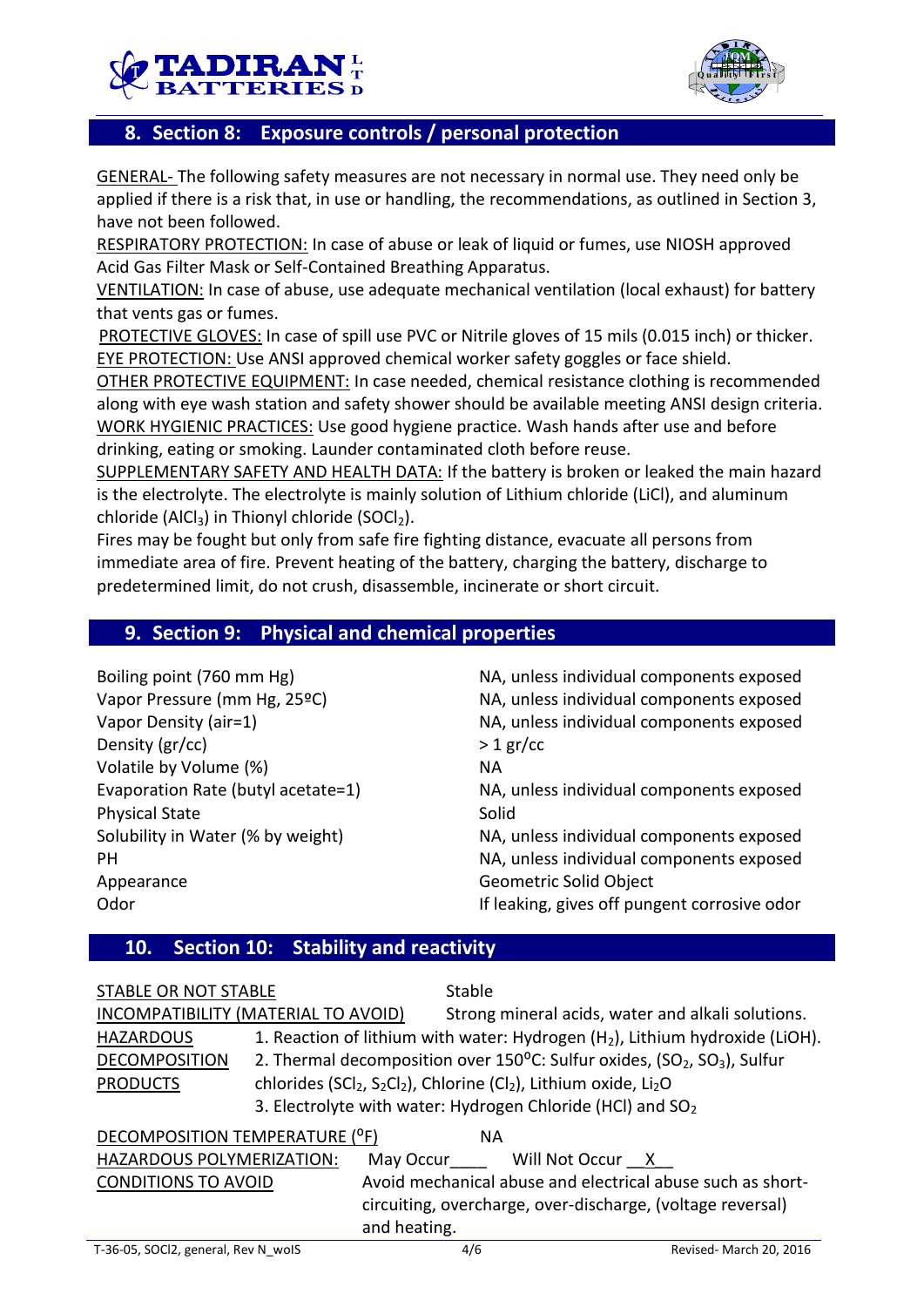



# **11. Section 11: Toxicological information**

THRESHOLD LIMIT VALUE (TLV) AND SOURCE: NA

HEALTH HAZARD ACUTE AND CHRONIC: Inhalation, skin contact, eye contact and ingestion are not likely by exposure to sealed battery.

Inhalation, skin contact and eye contact are possible when the battery is opened. Exposure to internal contents, the corrosive fumes will be very irritating to skin, eyes and mucous membranes. Overexposure can cause symptoms of non-fibrotic lung injury and membrane irritation.

Carcinogenicity- NTP: No

Carcinogenicity- IARC: No

Carcinogenicity- OSHA: No

Explanation of Carcinogenicity- No ingredient of a concentration of 0.1% or greater is listed as a carcinogen or suspected carcinogen.

SIGNS AND SYMPTOMS OF OVEREXPOSURE: Exposure to leaking electrolyte from ruptured or leaking battery can cause:

For further information refer to section 4.

## **12. Section 12: Ecological information**

- 1. When properly used or disposed the battery does not present environmental hazard.
- 2. Cells do not contain mercury, cadmium, lead or other heavy metals.
- 3. Do not let internal components enter marine environment. Avoid release to waterways, wastewater or ground water.

## **13. Section 13: Disposal Considerations**

- 1. Dispose in accordance with the applicable regulations in country and state.
- 2. Disposal should be performed by permitted, professional disposal firms knowledgeable in Federal, State or Local requirements of hazardous waste treatment and hazardous waste transportation.
- 3. Incineration should never be performed by battery users, but eventually by trained professional in authorized facility with proper gas and fume treatment.
- 4. Battery recycling should be done in authorized facility.

## **14. Section 14: Transport information**

#### **Shipping Name:**

| UN 3090:                       | Lithium Metal Batteries                            |
|--------------------------------|----------------------------------------------------|
| UN 3091:                       | Lithium Metal Batteries contained in equipment, or |
|                                | Lithium Metal Batteries packed with equipment      |
| Hazard Classification: Class 9 |                                                    |
| <b>Packing Group:</b>          | N/A                                                |